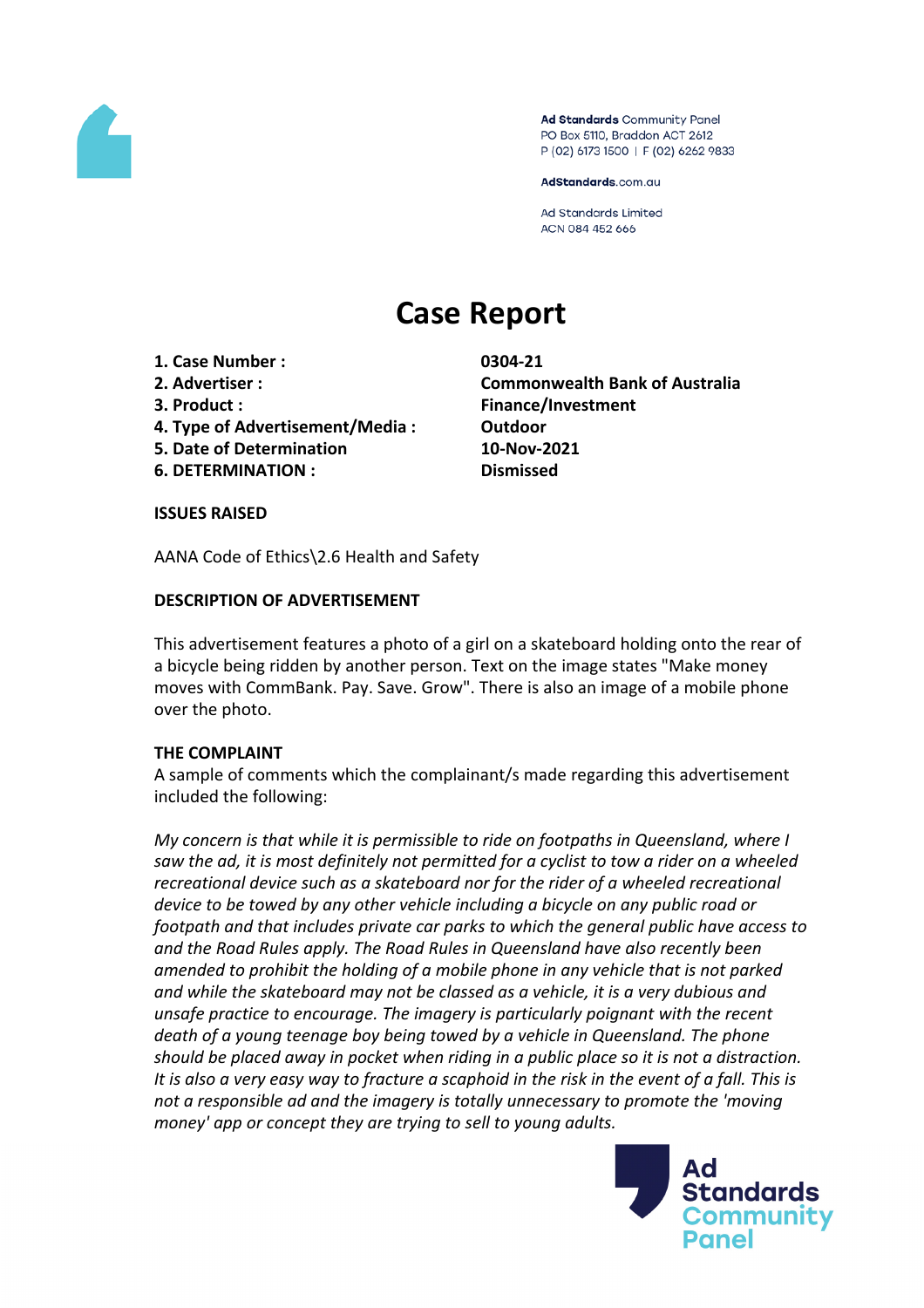

#### **THE ADVERTISER'S RESPONSE**

Comments which the advertiser made in response to the complainant/s regarding this advertisement include the following:

*The advertisement this complaint refers to is part of a campaign speaking to the young adults of Australia, the main media utilised for the campaign was Out Of Home (OOH) advertising on which we feature a pair of young female friends in the throes of their everyday life.*

*The concept is based on the freedom and joy of young adults today; who in their ingenious and savvy behaviours find safe, yet joyful ways to spend their time. The representation of the young girls on their bike and skateboard is complimented by the advertising headline 'Make Money Moves with CommBank'. The inference of movement is both a juxtaposition of the physical act of moving forward slowly and safely (on a bike or skateboard) and the ability for young adults to move forward financially.*

*The advertisement speaks to a broad range of products enabling young adults the ability to make their very own money moves, examples of which are: CommBank StepPay: a Buy Now Pay Later product.*

*CommBank Rewards: a rewards program that rewards you with cashback offers on big brands.*

*CommSec Pocket: a micro-investing app, enabling you to start with as little as \$50.*

*The scene in question was shot at the Maroubra SLSC; the area was selected as it is a* closed of area that is not a road  $-$  it was closed off for the shoot with no public access. *The priority was to ensure the upmost safety for the photography shoot and to depict a closed off area (surrounded by walls); making sure not to create the illusion of the movement being carried out at speed, more so stationery as if at standstill or starting off.*

*As an additional safety measure the talent on the skateboard was cast as a professional skater, to ensure ample experience when standing on the skateboard so not to create any risk of injury. Both talent had helmets on for the entirety of the scene, per legally compliant road safety rules, whilst in a closed off area.* 

*The complaint in question sits under section 2.6 of the Code of Ethics, which states that advertising or marketing communications shall not depict material contrary to Prevailing Community Standards on health and safety. The intent of this photography is not to portray unsafe behaviours on public roads, rather to depict a stand-still moment in a closed-off/private area. The entire campaign was created by our advertising agency partner; M&C Saatchi, and our media buyer is AKQA.*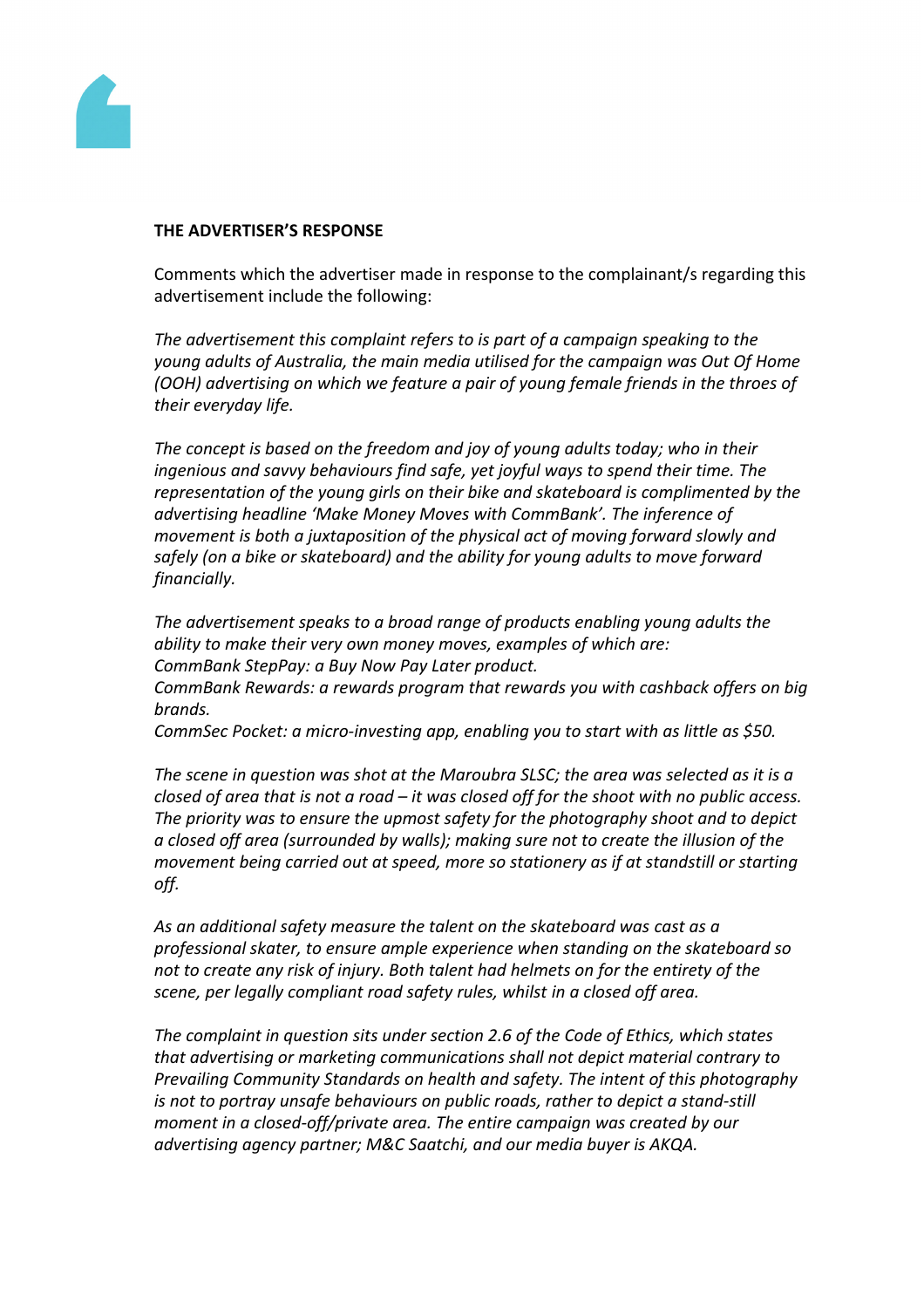

*I hope this answers your query. Please do not hesitate to contact me if you have further questions or would like more information.*

#### **THE DETERMINATION**

The Ad Standards Community Panel (the Panel) considered whether this advertisement breaches Section 2 of the AANA Code of Ethics (the Code).

The Panel noted the complainant's concerns that the advertisement includes unsafe behaviour which would breach the road rules.

The Panel viewed the advertisement and noted the advertiser's response.

## **Section 2.6: Advertising shall not depict material contrary to Prevailing Community Standards on health and safety.**

The Panel noted the Practice Note to Section 2.6 which states:

*"Images of unsafe driving, bike riding without helmets or not wearing a seatbelt while driving a motor vehicle are likely to be contrary to prevailing community standards relating to health and safety irrespective of whether such depictions are for the product/service being advertised or are incidental to the product."*

The Panel noted the complainant's concern that the advertisement features someone using a mobile phone while on a skateboard.

The Panel noted that while the advertisement features an image of a phone and a promotion for an app, the people in the advertisement are not seen to be holding or using phones. The Panel considered that the interpretation that this advertisement promoted the use of mobile phones while skateboarding or cycling was unlikely.

The Panel noted the advertisement appeared to be set in a private courtyard or park, and there was no indication that they were on a footpath or road. The Panel considered that there were no other people around and that the people in the advertisement were clearly wearing helmets. The Panel considered that the people did not appear to be moving fast or erratically.

The Panel acknowledged that the action of towing a skateboard behind a car or motorised device is dangerous and is known to have caused injuries and deaths. However, the Panel considered that the advertisement clearly depicted the person on a skateboard holding onto a bicycle and not a car or motorised vehicle.

The Panel considered that the combination of the private location, safety gear being worn and low speeds meant that the overall impression of the advertisement was not that the behaviour being undertaken is unsafe.